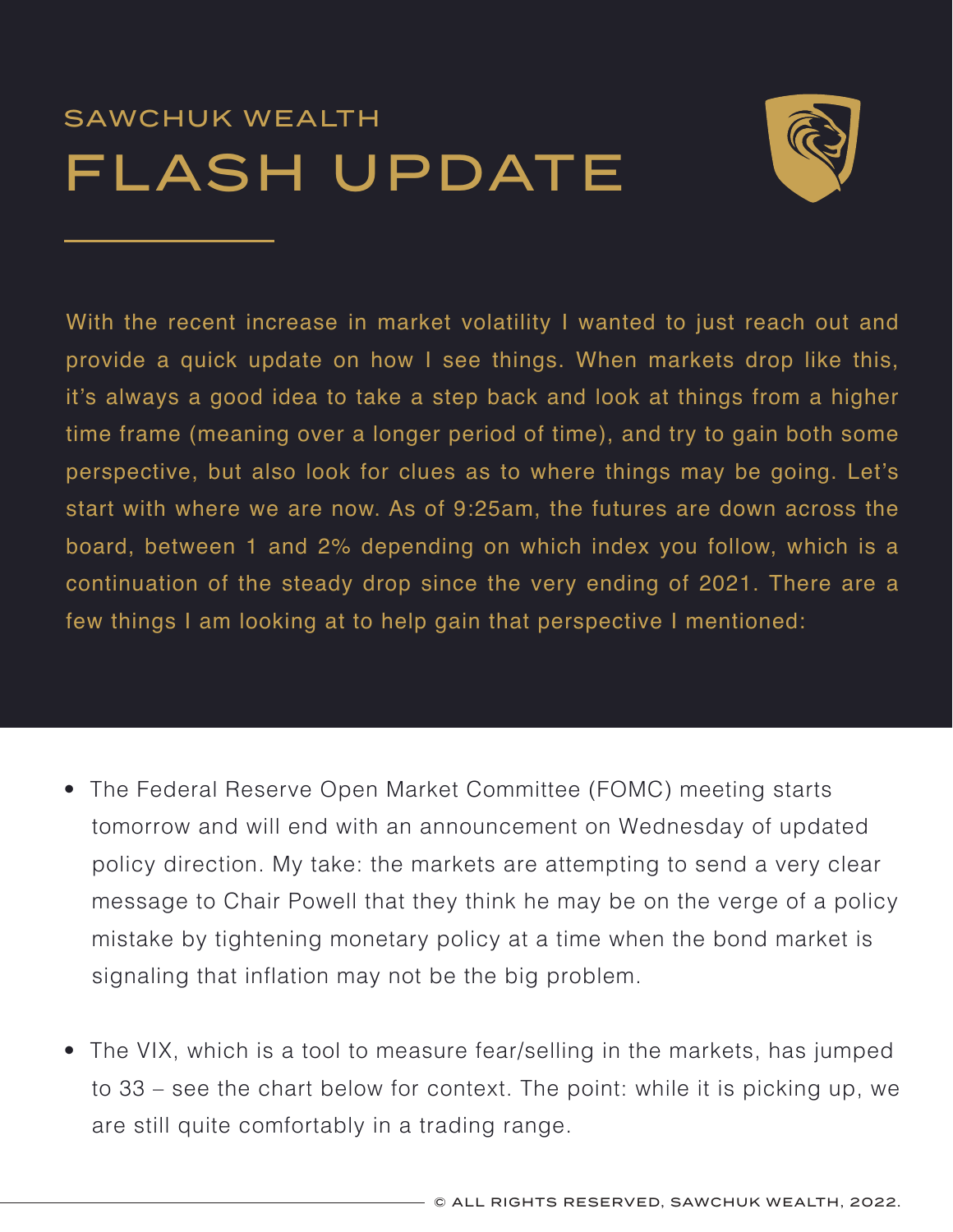

• Both the NASDAQ and S&P 500 have dipped below their 200-day moving averages, and while this is definitely not a great trend, it would suggest that conditions are beginning to look oversold.

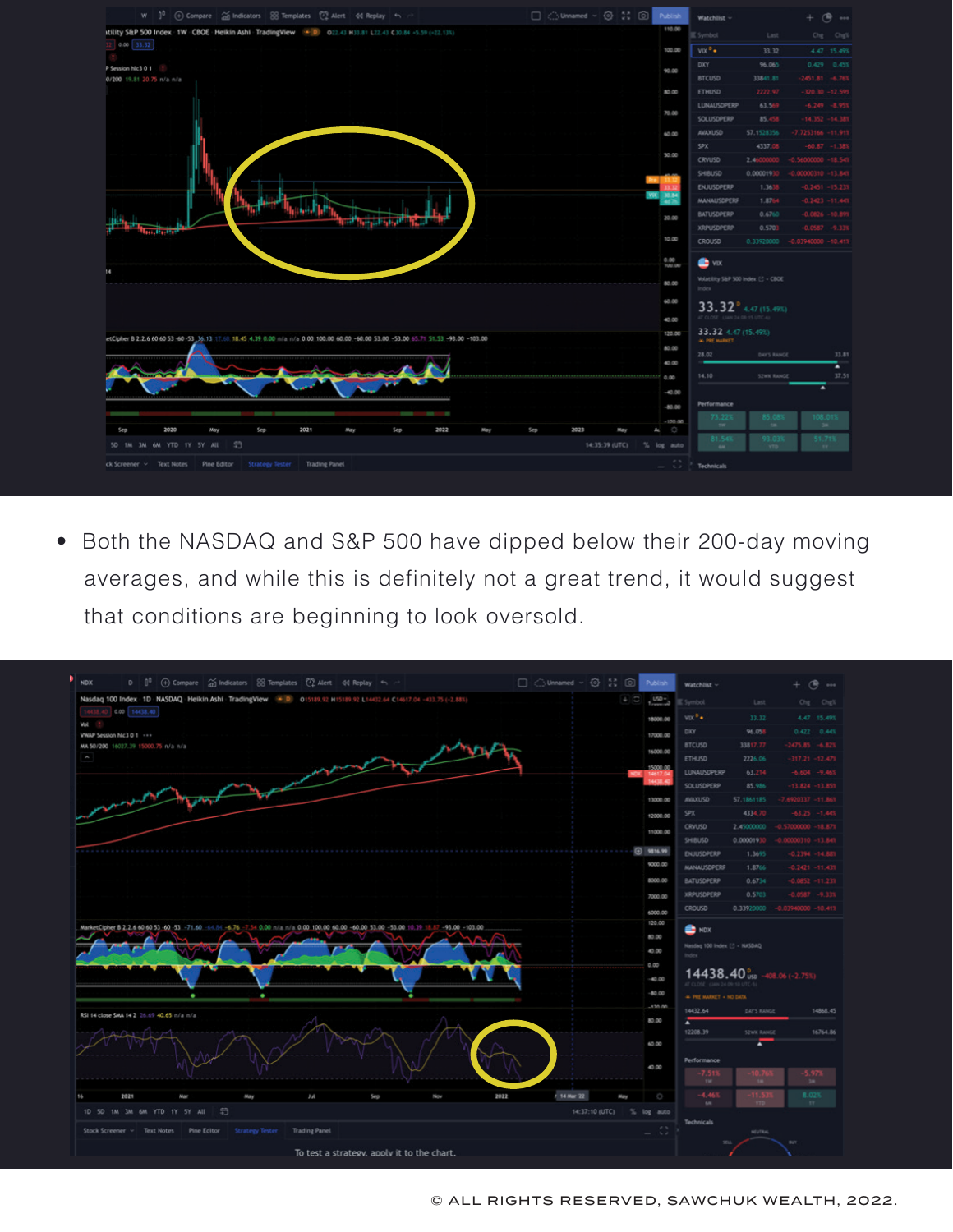- I look at something called RSI (Relative Strength Index) which is a technical indicator that can help us understand current market conditions, and on both S&P 500 and NASDAQ, RSI is in the very oversold range. (This doesn't mean that it can't persist)
- If you're in Howard Capital, I know they have already begun paring back some equity, the details are not specifically available per regulatory guidelines, but in general terms their systems are doing what they're designed to do.
- On the economic front, we are in the early stages of earnings season, as more data comes out it will again give us some clues as to direction. My guess, and this is just a guess, bad news may be good news as it could impact Fed policy.
- Increasing rates are NOT a death sentence for equities, but overly aggressive policy would not be great. My guess, Chair Powell gets it and is likely to listen to the markets. There is a lot of political pressure on him to get it right.
- In very general terms, currently, I really don't see conditions like what we experienced in either 2008-09 or during the early days of Covid. As I write this the NASDAQ is off almost 12% YTD, S&P almost 8%. In 2018, when the markets tested Chair Powell's fortitude, and he finally gave in, the S&P pushed down near 20% before moving to recovery. It is possible we could get there before this move is over, for context.